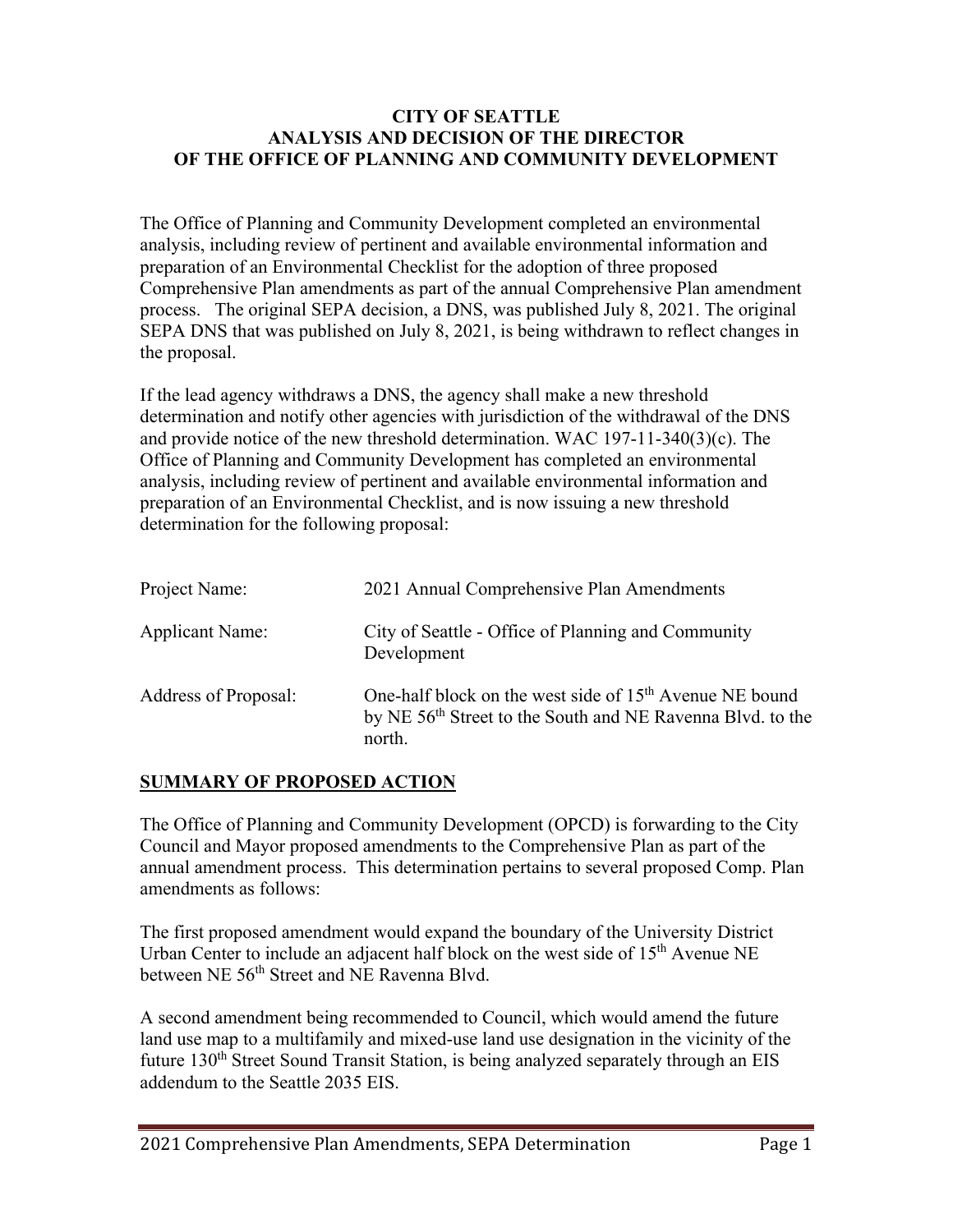**SEPA DETERMINATION:** [ ] Exempt [X] DNS [ ] MDNS [ ] EIS [ ] DNS with conditions [  $\vert$  DNS involving non-exempt grading, or demolition, or another agency with jurisdiction.

## **Background**

The annual Comprehensive Plan amendment process includes OPCD's review of proposed amendments that are submitted by the public and agencies. Following an opportunity for the public to submit amendment proposals, the City Council dockets amendments that meet certain criteria for further consideration. After proposed amendments are docketed by the City Council for evaluation, OPCD conducts analysis and then makes a recommendation on whether to adopt the proposed amendments (some are not recommended).

# **The Proposal**

The proposal is a future Land Use Map amendment to expand the University District Urban Center to include a half-block immediately adjacent to the current boundaries of the University District Urban Center. The proposed expansion area includes the half block bounded by 15<sup>th</sup> Avenue NE to the east, NE Ravenna Avenue to the north, NE 56<sup>th</sup> Avenue to the south, and an alley that is the existing boundary of the University District Urban Center to the west.

#### **Public Comment**

The proposed amendments require adoption into the Comprehensive Plan by the City Council. Public comment will be taken on the proposed amendments at a future City Council Public Hearing.

# **ANALYSIS - SEPA**

A threshold determination is required for any proposal that meets the definition of "action" and is not categorically exempt. This proposal is legislation that would amend the City's Comprehensive Plan, which is defined as a non-project action. This action is not categorically exempt (SMC 25.05.800).

The disclosure of the potential impacts from this proposal was made in an environmental checklist submitted by OPCD dated June 28, 2021. The information in the checklist, the Director's Report and Recommendation, other information provided by the applicant, and the experience of the lead agency with review of similar regulations and proposals form the basis for this analysis and decision.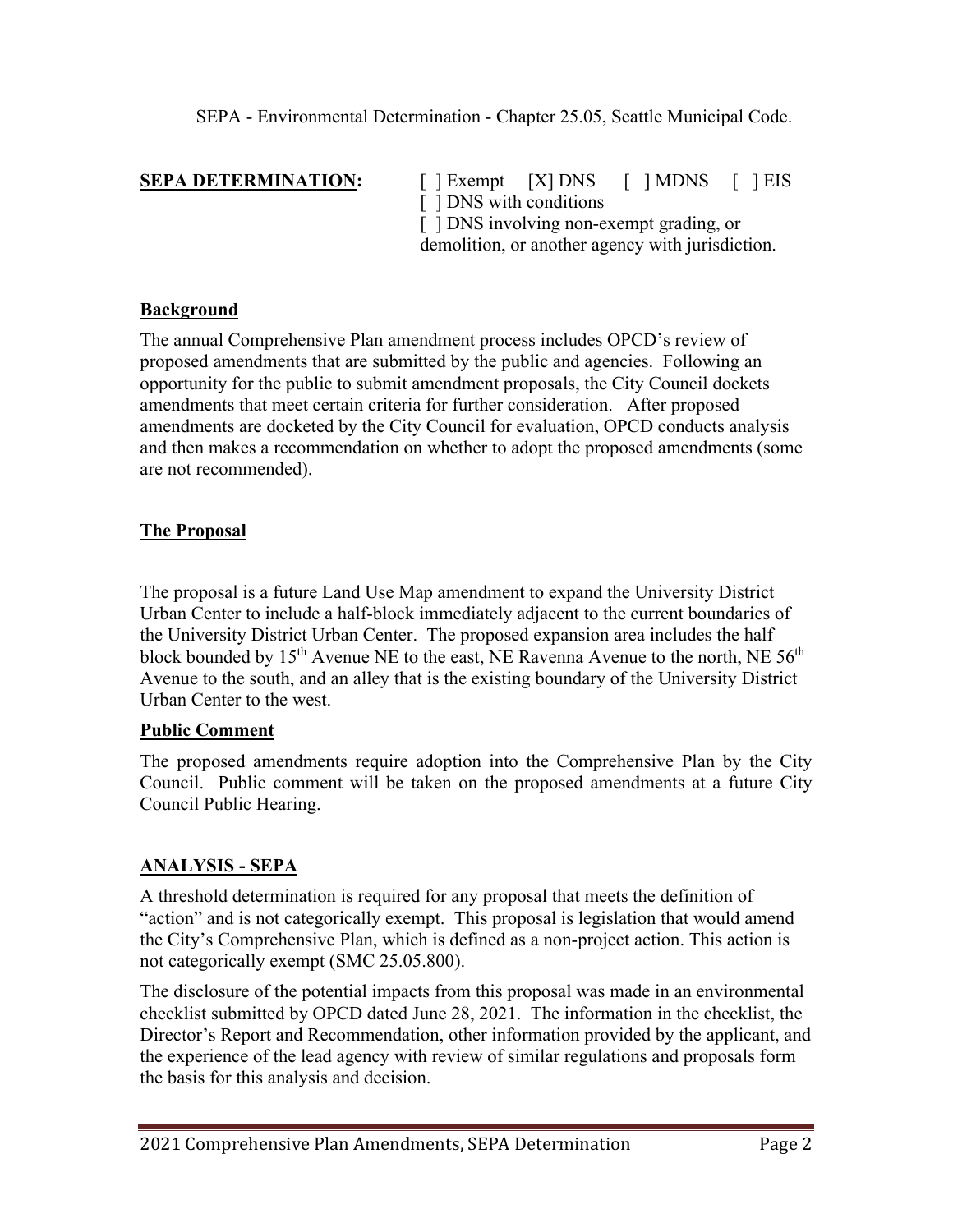The discussion below evaluates adverse (e.g., negative) impacts to identified elements of the environment that may arise due to the proposal, including their relative magnitude and potential significance of such identified impacts based on the proposal described above. However, some positive impact implications may be mentioned as well to adequately represent the probable outcomes of the proposed amendments.

# **ELEMENTS OF THE ENVIRONMENT**

Adoption of the recommended Comprehensive Plan amendments would result in no adverse short-term environmental impacts because the adoption is a non-project action and it would be speculative at this time to attempt to evaluate short-term environmental impacts that may result from future development that is likely to occur under the new FLUM designation and development regulations. The discussion below evaluates the potential long-term adverse environmental impacts that may result from future development that is likely to occur under the new FLUM designation and development regulations.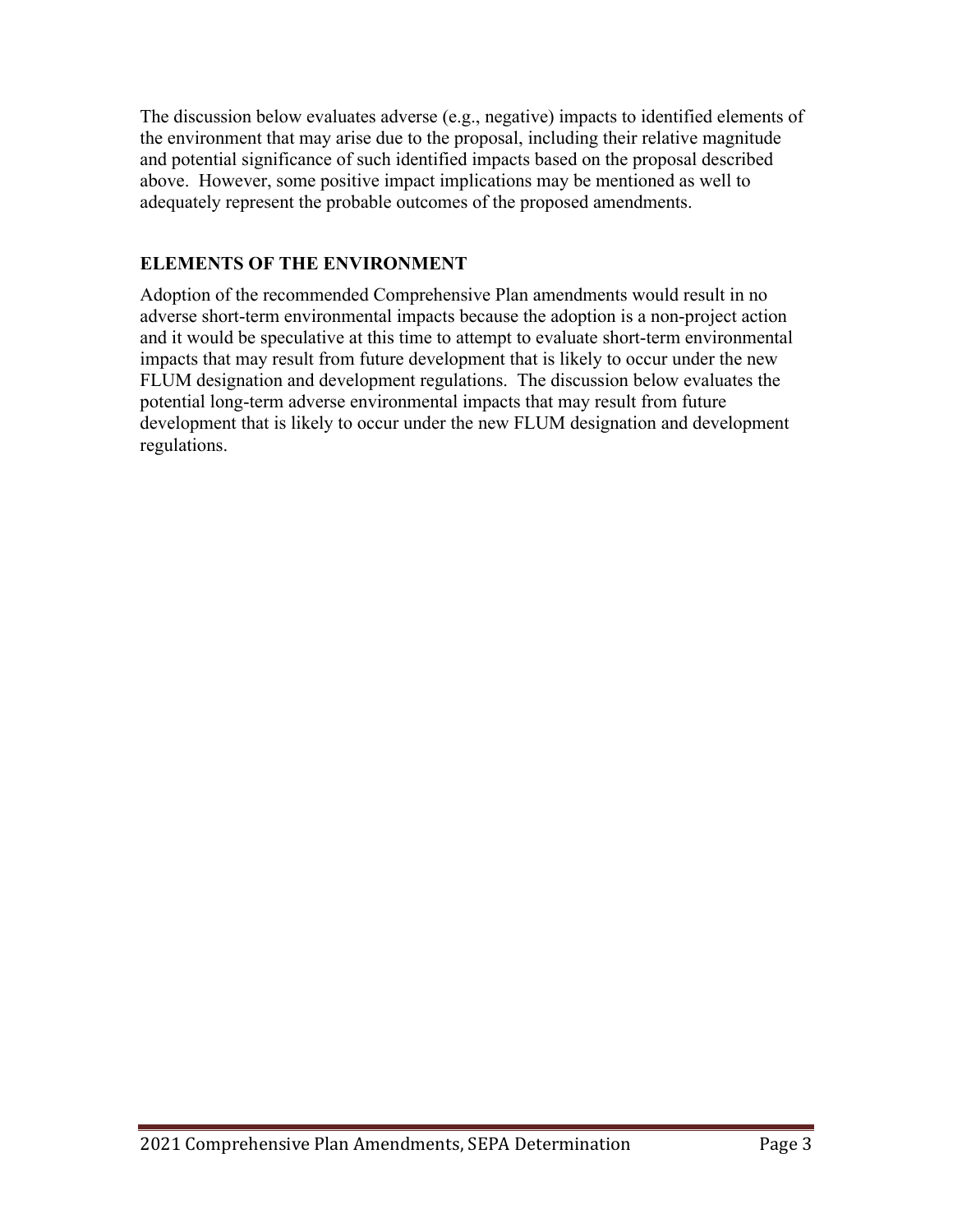#### **Natural Environment**

#### **Earth, Air, Water, Plants & Animals, Environmental Health**

No significant impacts are identified for this non-project action. The location is developed with housing and contains the type of plants and animals found in a highly urbanized environment. The practical effect of this future land use map amendment will be to allow a marginal increase of permitted FAR (0.2 FAR) and height (10 feet) for apartments. This limited increase in development is not likely to substantially change the potential impact of future development on the natural environment.

## **Built Environment**

## **Land Use, Height/Bulk/Scale, Housing, Aesthetics, Noise, Light/Glare, Historic Preservation, Energy, Public View Protection, Shadows on Open Spaces**

No significant impacts have been identified. The proposed expansion of the University District Urban Center will result in a marginal increase of permitted FAR (0.2 FAR) and height (10 feet) for apartments. Maximum density would remain at 1 dwelling unit for 800 square feet of lot area. Given the small increase in potential development capacity, this proposal is not likely to significantly change the scale or intensity of potential future development. Potential future development under these rules would continue to be consistent with the scale of existing buildings on the site and in the immediate vicinity.

# **Transportation, Parking, Public Services/Facilities, Utilities**

No significant impacts were identified. The proposed FLUM amendment will result in marginal increases in development capacity. It is unlikely that any future development project development under the provisions of this proposal will have a substantially different impacts on transportation, parking, public services/facilities, or utilities than could occur under existing rules.